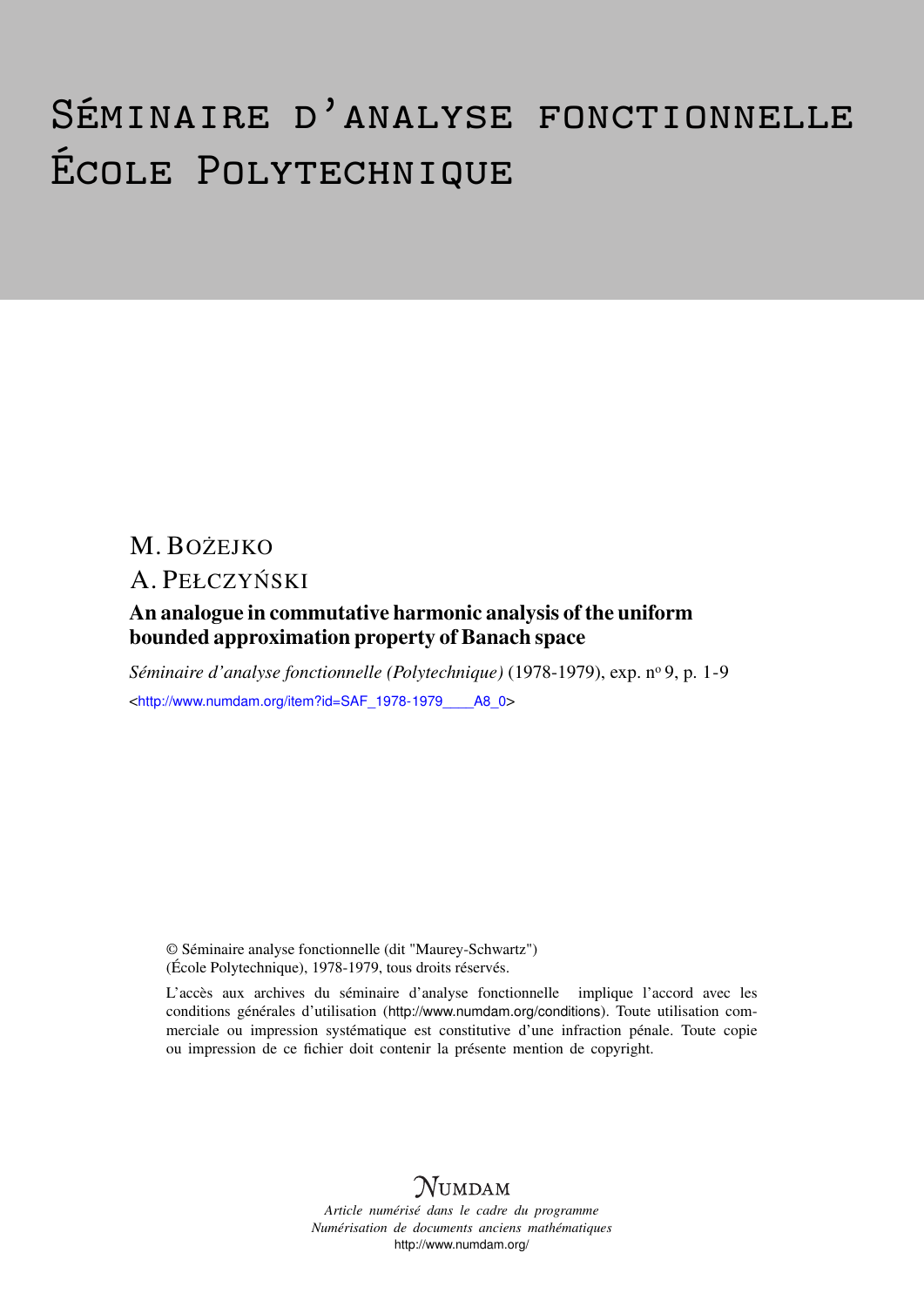#### ÉCOLE POLYTECHNIQUE

#### CENTRE DE MATHÉMATIQUES

PLATEAU DB PALAISEAU - 91128 PALAISEAU CEDEX Téléphone : 941.82.00 - Poste N° Télex : ECOLEX 691 596 P

#### SEMINAIRE

#### D'ANALYSE F 0 N C T 1 0 N N E L L E

#### 1978-1979

# AN ANALOGUE IN COMMUTATIVE HARMONIC ANALYSIS OF THE UNIFORM BOUNDED APPROXIMATION PROPERTY OF BANACH SPACE

M. BOZEJKO (Wroclaw University)

A. PELCZYŃSKI (Institute of Mathematics Warsaw )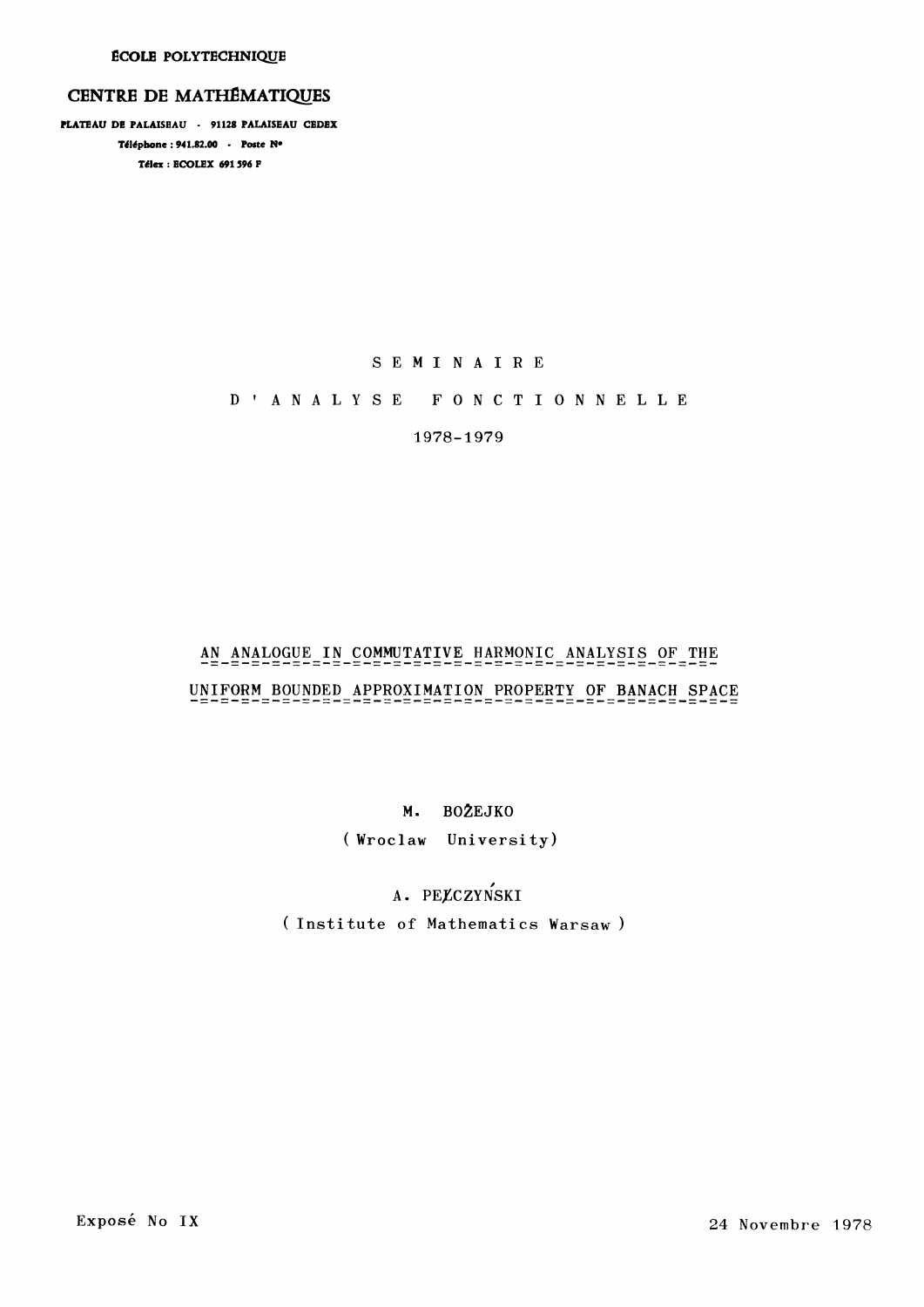$\label{eq:2.1} \frac{1}{\sqrt{2}}\left(\frac{1}{\sqrt{2}}\right)^{2} \left(\frac{1}{\sqrt{2}}\right)^{2} \left(\frac{1}{\sqrt{2}}\right)^{2} \left(\frac{1}{\sqrt{2}}\right)^{2} \left(\frac{1}{\sqrt{2}}\right)^{2} \left(\frac{1}{\sqrt{2}}\right)^{2} \left(\frac{1}{\sqrt{2}}\right)^{2} \left(\frac{1}{\sqrt{2}}\right)^{2} \left(\frac{1}{\sqrt{2}}\right)^{2} \left(\frac{1}{\sqrt{2}}\right)^{2} \left(\frac{1}{\sqrt{2}}\right)^{2} \left(\$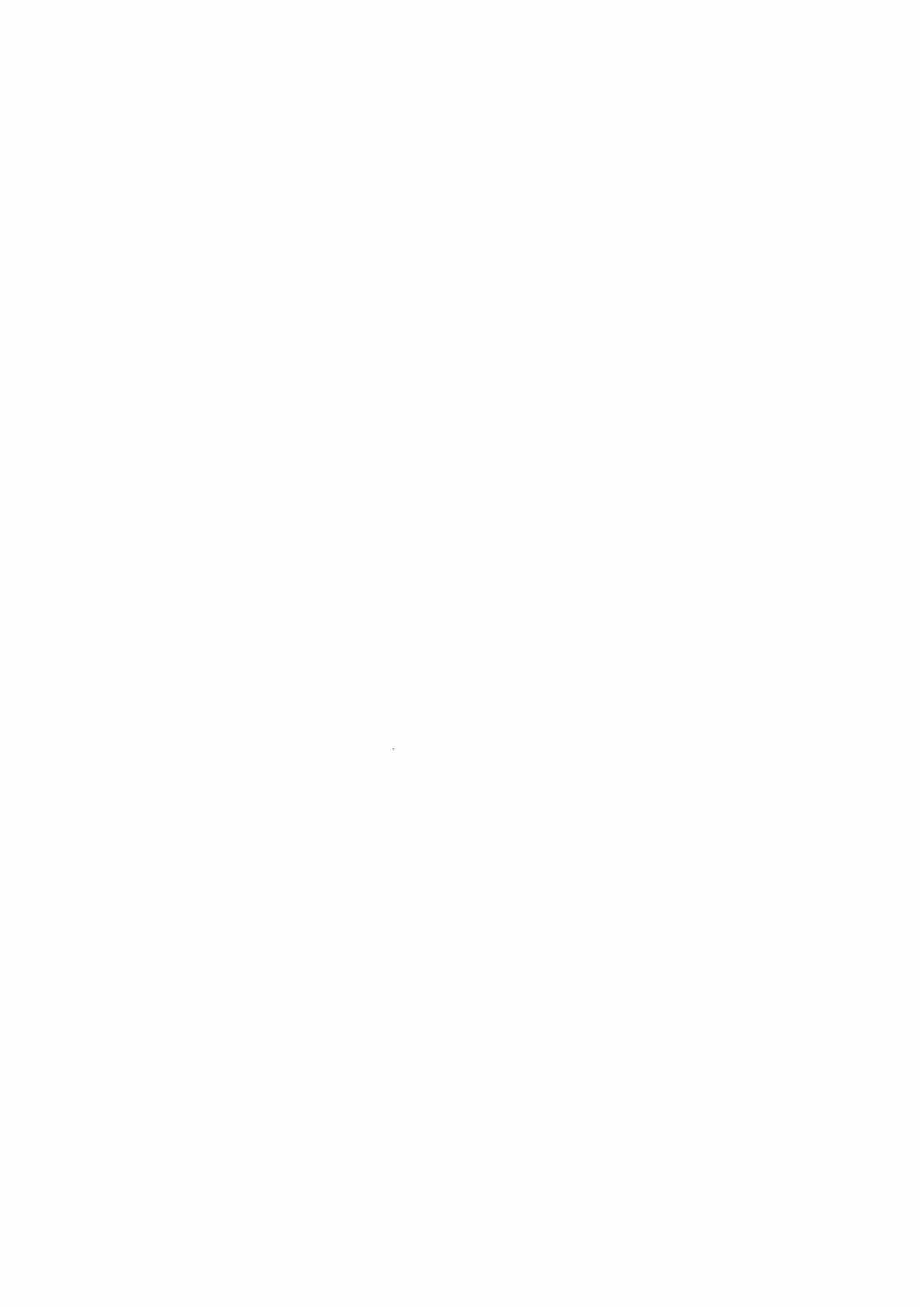IX.1

#### § 0. PROLOGUE.

Recall  $\lceil 5 \rceil$  that a Banach space X has the ubap (= uniform bounded approximation property) if

- (\*) there are a k with  $1 \le k \le \infty$  and a positive sequence  $(q(m))$  such that given a finite dimensional subspace  $E \subset X$  there exists an operator  $u: X \rightarrow X$  satisfying the following conditions (i)  $u(x) = x$  for  $x \in E$ ,
	- $(ii)$   $||u|| \leq k$ ,
	- (iii) dim  $u(X) = q(\text{dim } E)$ .

It is known ([5] [4]) that the  $L^p$ -spaces and  $C(K)$ -spaces and reflexive Orlicz spaces have the ubap. In contrast with the usual (bounded) approximation property, X has ubap iff the dual  $x^*$  has ubap iff every ultrafilter modeled on X has ubap  $(5] [4]$ .

The study of translation invariant function spaces on compact Abelian groups led us to consider the translation invariant analogue of the ubap ; roughly speaking we modify  $(*)$  assuming that X, E, and u are translation invariant.

#### § 1. PRELIMINARIES.

In the sequel G is a compact Abelian group,  $\Gamma$  its dual -the discrete group of characters of G (= the continuous homomorphisms of G into the circle group)- m, the normalized Haar measure of G. For  $a \in G$ the translation operator  $\tau_a$  is defined by  $(\tau_a f)(x) = f(x - a)$  for f m-measurable function on G and for  $x \in G$ . A vector space X of m-equivalence classes of m-measurable functions on G is translation invariant if  $\tau_{\alpha}X \subset X$  for every  $a \in G$ . An operator  $u : X \rightarrow Y$  acting between translation invariant vector spaces is translation invariant if  $\tau_a u = u\tau_a$  for every  $a \in G$ .

By  $L^1(G)$  we denote as usual the Banach space of the m-equivalence classes of m-measurable and m-absolutely integrable complex-valued functions on G; with the norm  $||f||_1 = \int_C |f(x)| \ln(dx)$ . For f,  $g \in L^1(G)$ we define the convolution  $f * g \in L^1(G)$  by  $(f * g)(x) = \int_G f(x-a) g(a) m(da)$ .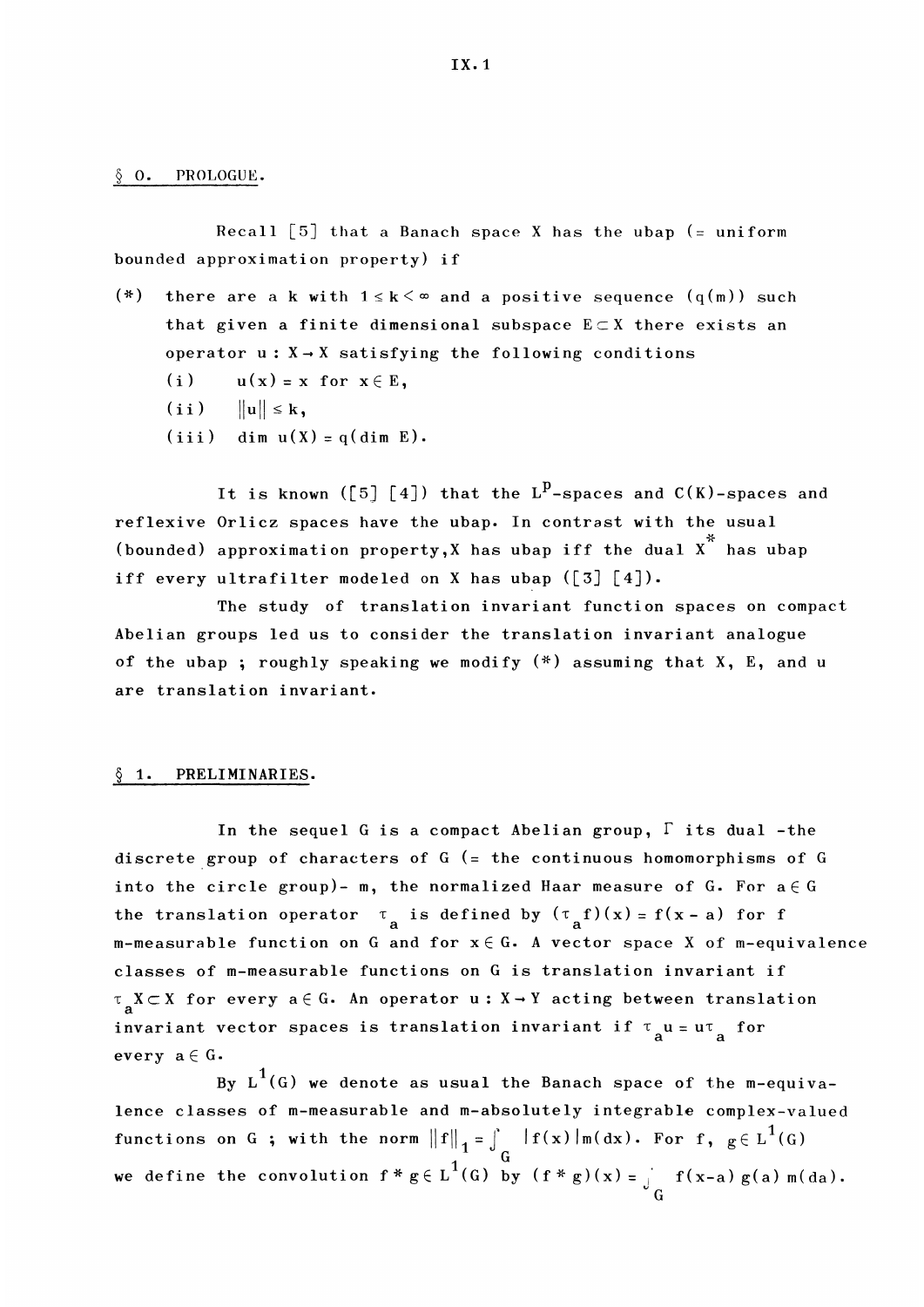We shall deal with translation invariant Banach spaces for which the operator of convolution by an  $L^1$  function has the operator norm bounded by the norm of the function. To this end it suffices to impose the following conditions on the space ; they can be obviously weakened in various ways.

Definition 1.1 : A translation invariant Banach space X is called regular if

(h.0) if  $f \in X$  then  $f \in L^1(G)$  ; moreover the inclusion  $X \rightarrow L^1(G)$ is one to one and continuous ;

- (h.1) the translation  $\tau_a : X \rightarrow X$  is an isometry;
- (h.2) for every  $f \in X$  the map  $a \to \tau_a f$  (from G into X) is continuous.

Note that :  $1^0$ ) Every closed translation invariant subspace of a regular translation invariant Banach space is regular itself.  $2<sup>0</sup>$ ) If E is a finite dimensional translation invariant subspace of a regular translation invariant Banach space, then  $E = \{ f = \sum_{\gamma \in M} c_{\gamma} \gamma, c_{\gamma} \text{ complex} \}$ numbers,  $M = E \cap \Gamma$ . (Hint : Use (h.0) and check 2<sup>0</sup>) for the space  $L^1(G)$ .) Next we have :

Proposition 1.1 : Let X be a regular translation invariant Banach space. For every  $g \in L^1(G)$  define the operator  $u$  of convolution with  $g$ by the X-valued integral

$$
\mathbf{u}_{\mathbf{g}}(\mathbf{f}) = \int \tau_{\mathbf{a}} \mathbf{f} \cdot \mathbf{g}(\mathbf{a}) \cdot \mathbf{m}(\mathbf{d}\mathbf{a}) \quad \text{for } \mathbf{f} \in \mathbf{X} \quad .
$$

Then  $u_g: X \to X$  is a bounded linear operator, precisely  $\|u_g\| \le \|g\|_1$ ; regarding  $u_g(f)$  as a function in  $L^1(G)$  we have  $u_g(f) = f * g$  for every  $f \in X$ .

Proof : It follows from (h.2) that the X-valued integral  $\int \tau_a f g(a) m(da)$  exists. Thus, by (h.O), it equals  $f * g$ . Finally, by  $(h.1)$ ,

$$
\left\|u_{\mathbf{g}}(f)\right\| \leq \int \left\|\tau_{\mathbf{a}}f\right\| \, |g(a)| \, \operatorname{m}(da) = \left\|g\right\|_{1} \, \left\|f\right\| \, . \qquad Q.E.D.
$$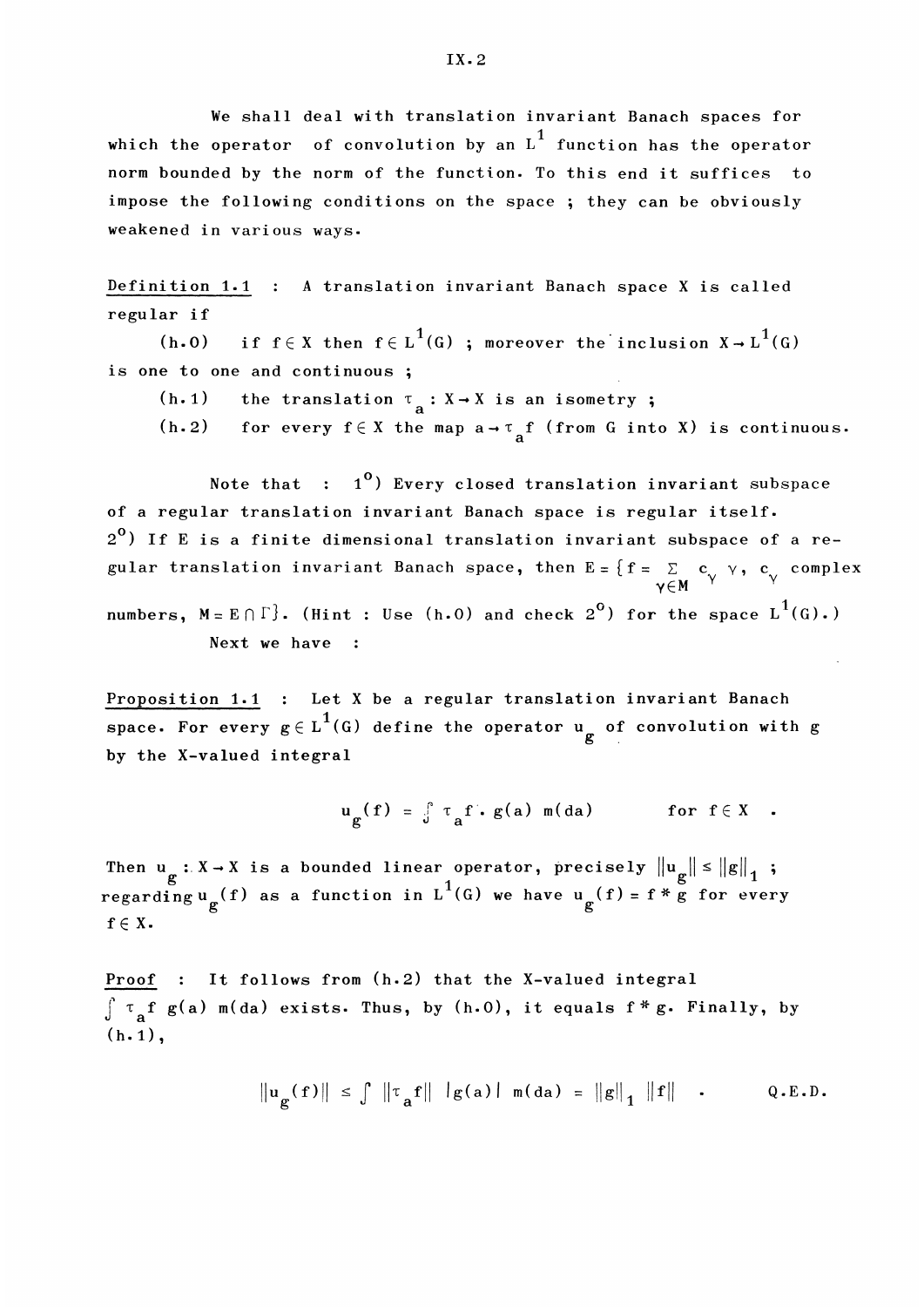We begin by introducing the translation invariant analogue of ubap.

Definition 2.1 : A translation invariant Banach space X is said to have the invariant uniform approximation property, abreviated "inv. ubap" if

- (\*\*) there are a k with  $1 \le k \le \infty$  and a positive sequence  $(q(m))$  such that given a finite dimensional translation invariant subspace E of X there exists a translation invariant operator  $u : X \rightarrow X$  satisfying the following conditions
	- $(i)$  $u(x) = x$  for  $x \in E$ ,
	- $(ii)$  $\|\mathbf{u}\| \leq \mathbf{k},$
	- dim  $u(X) \leq q(\text{dim } E)$ .  $(iii)$

Now we are ready to state the main result of this paper.

Theorem 2.1 : Every regular translation invariant Banach space has the inv. ubap.

To prove Theorem 2.1 it is enough in fact to establish it for the space  $L^1(G)$  which is in fact equivalent to a result in Harmonic Analysis (cf. Theorem 2.2 below). Recall that the Fourier transform of a  $g \in L^1(G)$  is the complex valued function  $\hat{g}$  on  $\Gamma$  defined by  $g(\gamma) = \int g(x) \overline{\gamma}(x) m(dx)$ . Let  $S(g) = {\gamma \in \Gamma : g(\gamma) \neq 0}$ . If  $M \subset \Gamma$ , then |M| G denotes the cardinality of M.

Theorem 2.2 : For every k with  $1 \le k \le \infty$ , there exists a positive sequence  $(q_k(n))$  such that for every finite set  $M\subset\Gamma$  there exists a  $g \in L^1(G)$  such that

- $\mathbf{g}(\gamma) = 1$  for  $\gamma \in M$ ,  $(i)$
- $\left\| \mathbf{g} \right\|_1 \leq \mathbf{k}$ ,  $(jj)$
- $|S(g)| \leq q_k (|M|)$ .  $(jjj)$

To derive Theorem 2.1 from Theorem 2.2 fix k and a translation invariant finite dimensional subspace E of X. By remark  $2^0$ ) after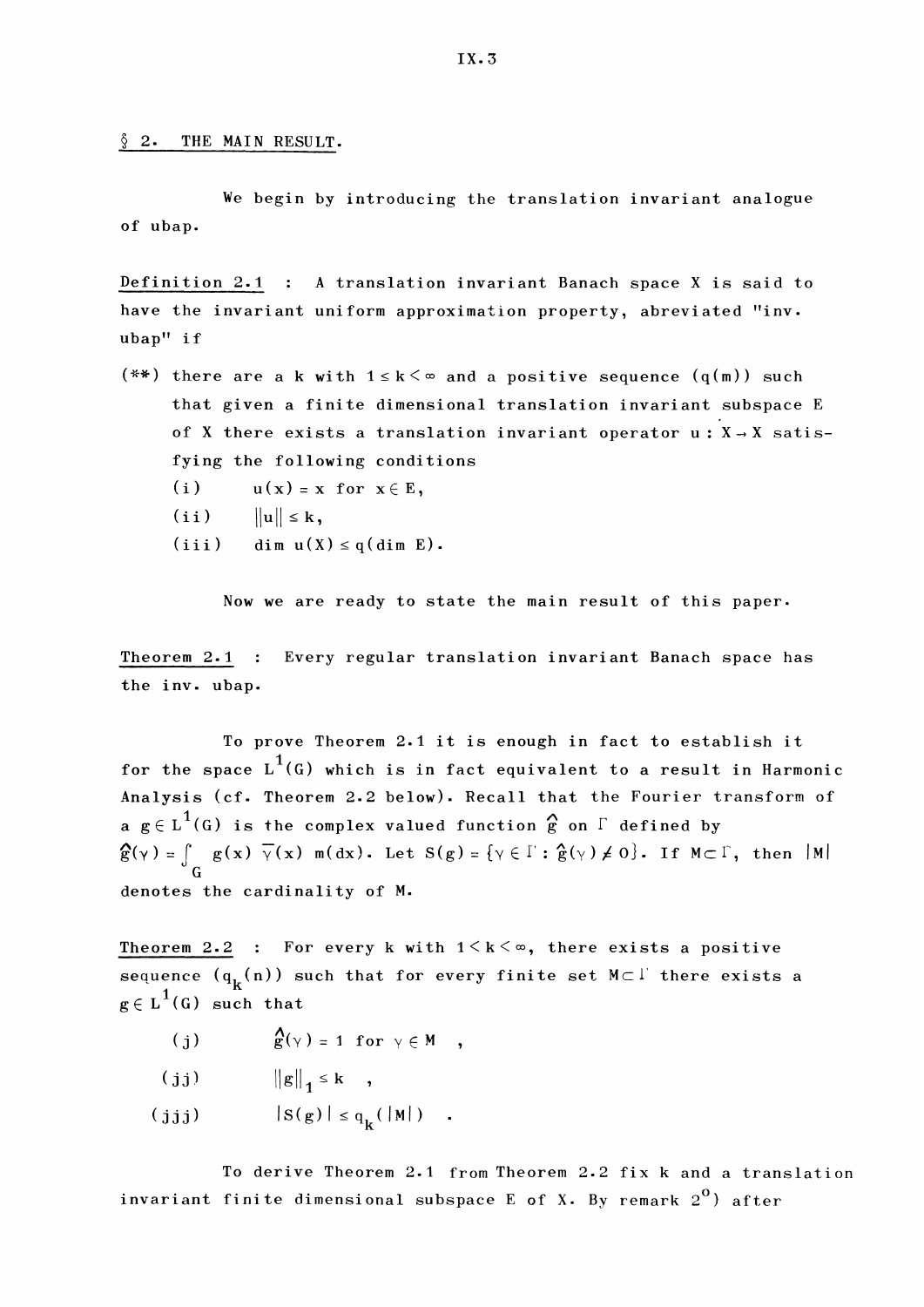Definition 1.1,  $E = \{ f \in L^1(G) : S(f) \subset M \}$  where  $M = E \cap \Gamma$ . Clearly dim  $E = |M|$ . Pick  $g \in L^1(G)$  satisfying (j) - (jjj) for this M and  $u = u_g$ . Then (j) implies (i), (jj) implies (ii) (via Proposition 1.1), and (iii) and (h.0) implies (jjj).

For the proof of Theorem 2.2 it is convenient to introduce more notation. For  $M\subset\Gamma$  we denote by  $\chi_M$  the characteristic function of M. By  $\ell^1(\Gamma)$  we denote the Banach space of all complex valued functions  $\varphi$  on  $\Gamma$  with  $\|\varphi\|_{1} = \sup_{M} \sum_{\gamma \in M} |\varphi(\gamma)|$  where the supremum is taken over all finite subsets M of  $\Gamma$ . For  $\varphi, \psi \in {\ell}^1(\Gamma)$  we define  $\varphi * \psi \in {\ell}^1(\Gamma)$  by  $(\varphi * \psi)(\gamma) = \sum_{\gamma} \varphi(\gamma - \sigma) \psi(\sigma)$ . For  $\varphi \in \ell^1(\Gamma)$  the Fourier transform of  $\varphi$  is  $\hat{\mathbf{v}}$ the function  $\varphi$  defined by  $\varphi(x) = \sum_{\alpha} \varphi(\gamma) \gamma(x)$  for  $x \in G$ . Finally if M and N are subsets of  $\Gamma$  and  $\gamma \in \Gamma$  then  $M + N$ ,  $\gamma + M$  and  $-M$  have the usual meaning :  $M + N = \{ \sigma \in \Gamma : \sigma = \gamma_1 + \gamma_2 \text{ with } \gamma_1 \in M \text{ and } \gamma_2 \in N \}, \gamma + M = \{ \gamma \} + M,$ and  $-M = \{\sigma \in \Gamma : -\sigma \in M\}.$ 

The proof of Theorem 2.2 is based upon the next lemmas :

Lemma 2.1 : Let  $\varepsilon > 0$ . Assume that for a finite set  $M \subset \Gamma$  there exists a finite set W such that

$$
|M+W| \leq (1+\varepsilon)|W|
$$

Let

$$
g = |w|^{-1} \sqrt{x_{w+M} * x_{-W}} = |w|^{-1} \sqrt{x_{w+M} \cdot x_{-W}}
$$

Then

$$
\hat{g}(\gamma) = 1 \text{ for } \gamma \in M, \|\mathbf{g}\|_1 \le (1+\epsilon)^{1/2}, \|\mathbf{S}(\mathbf{g})\| \le (1+\epsilon)|\mathbf{W}|^2
$$

Proof : Clearly  $\hat{g} = |W|^{-1} \chi_{W+M} * \chi_{-W}$ . If  $\gamma \in M$ , then

$$
|\mathbf{W}|_{\mathbf{g}}^{\alpha}(\gamma) = \sum_{\sigma \in \Gamma} \chi_{\mathbf{W} + \mathbf{M}} (\gamma - \sigma) \chi_{-\mathbf{W}}(\sigma)
$$

$$
= | \{\sigma : \gamma - \sigma \in \mathbf{W} + \mathbf{M}\} \cap \{\sigma : -\sigma \in \mathbf{W}\}
$$

$$
= | \{\sigma : -\sigma \in \mathbf{W}\} | = |\mathbf{W}|.
$$

Thus  $\hat{g}(y) = 1$ .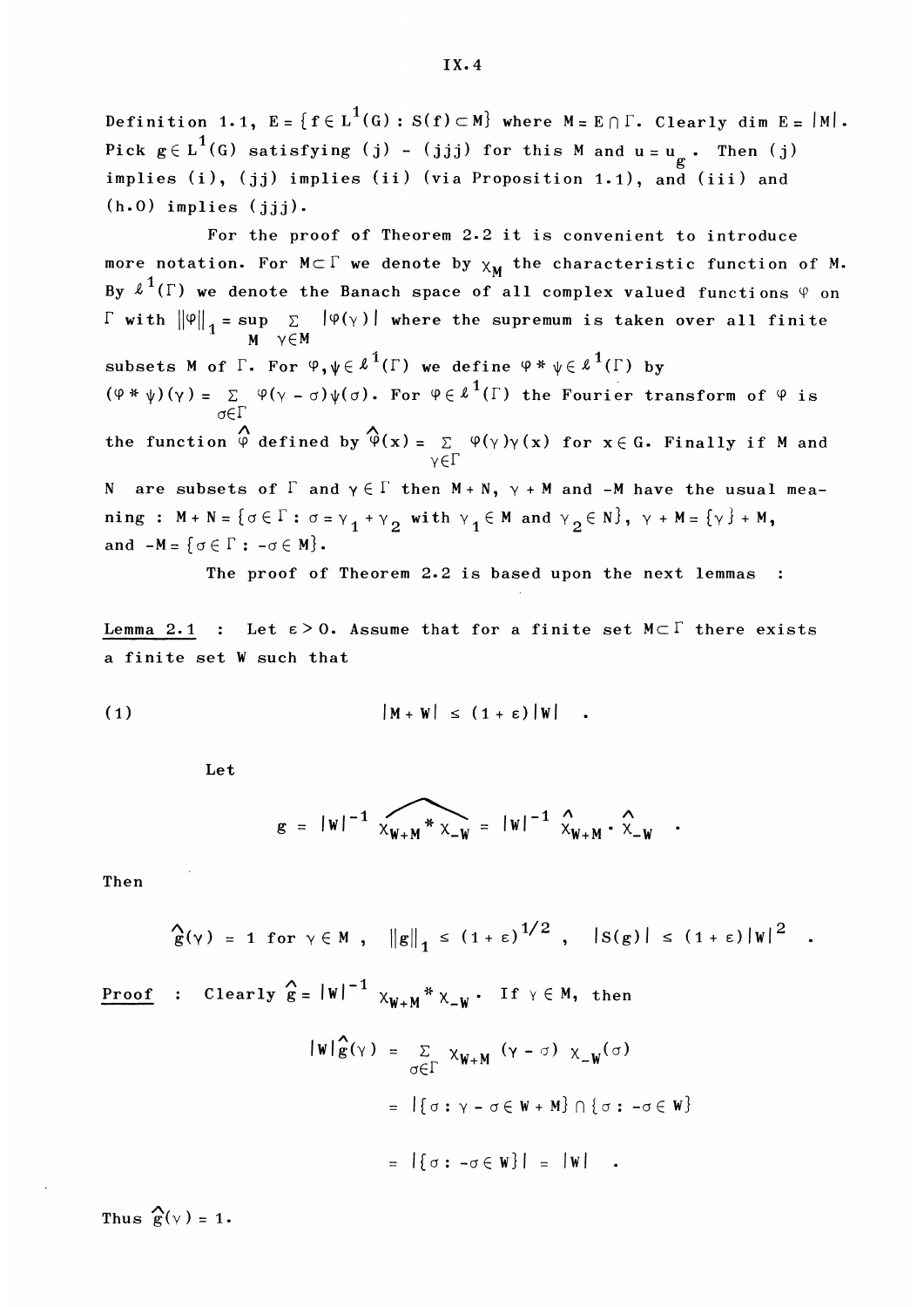Using the Schwarz inequality, Parseval identity, and (1) we

get

$$
|w| \|g\|_{1} = \int_{G} |\hat{\chi}_{w+M}(x) \cdot \hat{\chi}_{-W}(x)|_{m(dx)}
$$
  
\n
$$
\leq (\int_{G} |\chi_{w+M}(x)|^{2} m(dx))^{1/2} (\int_{G} |\chi_{-W}(x)|^{2} m(dx))^{1/2}
$$
  
\n
$$
\leq |w + M|^{1/2} |w|^{1/2}
$$
  
\n
$$
\leq (1 + \epsilon)^{1/2} |w| .
$$

Hence  $||g||_1 \le (1 + \varepsilon)^{1/2}$ .

Finally if  $g(\gamma) \neq 0$ , then  $\sum_{\substack{\sigma \in \Gamma}} x_{w+M} (\gamma - \sigma) \chi_{-W}(\sigma) \neq 0$ . Thus  $\gamma \in \sigma$  + (W + M) for some  $\sigma \in -W$ . Hence  $\gamma \in -W + (W + M)$ . Thus, by (1),  $|S(g)| \leq |-W + (W + M)| \leq |W| |W + M| \leq (1 + \epsilon) |W|^2$ . Q.E.D.

To complete the proof of Theorem 2.2, in view of Lemma 2.1 we have to construct for a given set  $M\subset\Gamma$  a set  $W\subset\Gamma$  so that (1) is satisfied and the cardinality of W depends on the cardinality of M only. Without loss of generality one may assume that M contains the neutral element 0 of  $\Gamma$ . The next Lemma goes back to Folner  $[2]$ .

**Lemma 2.2** : Let m and n be positive integers. Let  $M = \{\sigma_1, \sigma_2, \ldots, \sigma_m\} \subset \Gamma$ with  $\sigma_1 = 0$ . Let

$$
W_{n} = \{0, \sigma_{1}, 2\sigma_{1}, \dots, n\sigma_{1}\} + \{0, \sigma_{2}, 2\sigma_{2}, \dots, n\sigma_{2}\} + \dots
$$
  
 
$$
\dots + \{0, \sigma_{m}, 2\sigma_{m}, \dots, n\sigma_{m}\} .
$$

Then

$$
|M + W_n| \le (1 + \frac{m}{n+1}) |W_n|
$$

Lemma 2.2 is an easy consequence of the next one :

Lemma 2.3 : Let  $0 \in F \subset \Gamma$  with  $|F| < \infty$  and let  $\sigma \in \Gamma$ . Let  $F_{0} = F$ ,  $F_n = \{0, \sigma, 2\sigma, \dots, n\sigma\} + F$  for  $n = 1, 2, \dots$  Then

(2) 
$$
|(\sigma + F_n) \setminus F_n| \le (n + 1)^{-1} |F_n|
$$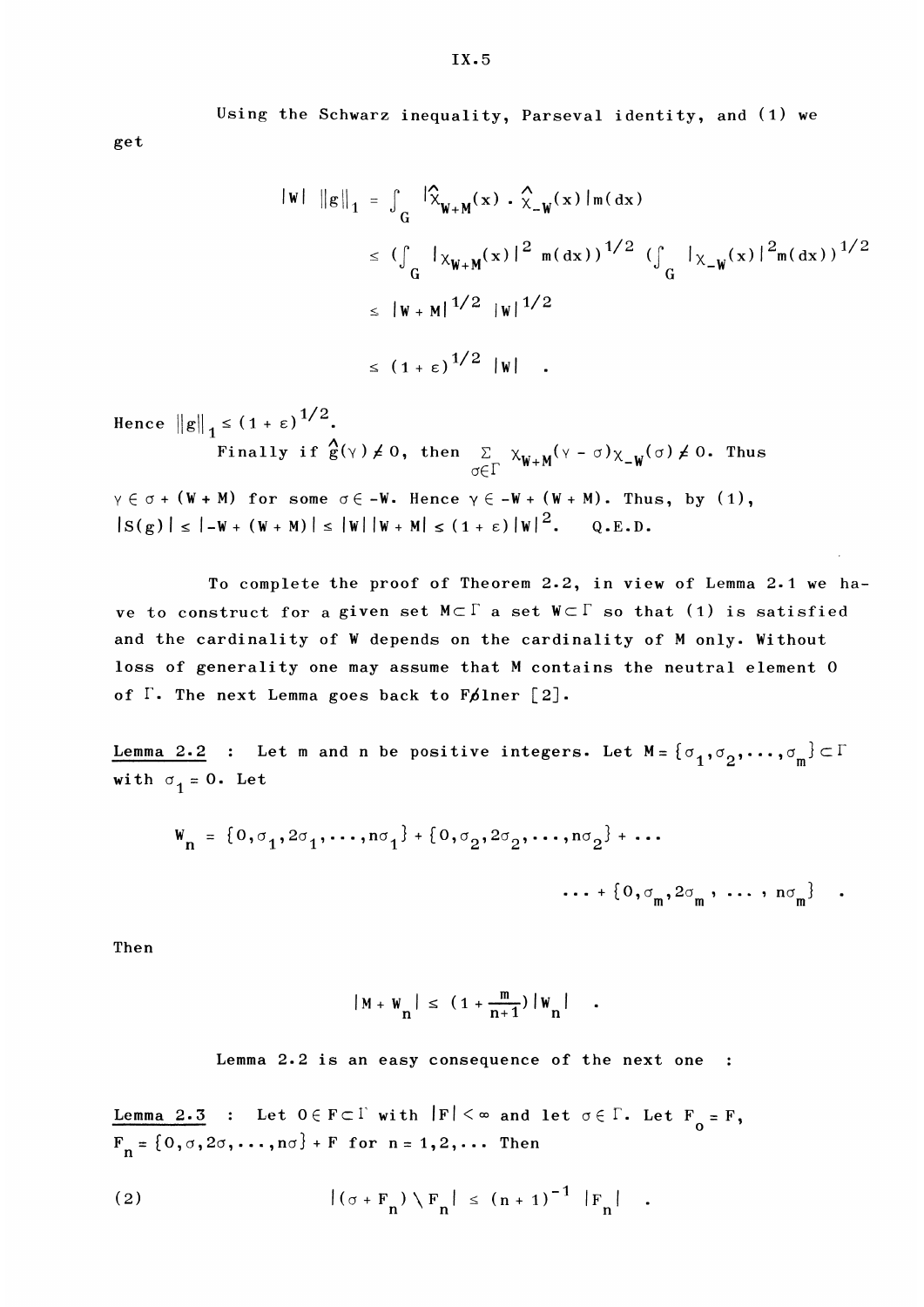$$
\mathrm{S}_{n} \subset \sigma + \mathrm{S}_{n-1}
$$

The case  $n = 1$  is trivial. Let  $n \ge 2$  and let  $\tau \in S_n$ . Then  $\tau \in F_n$  and  $\tau \notin F_{n-1}$ . Hence, for some  $\varphi \in F$ ,  $\tau = n\sigma + \varphi = \sigma + (n-1)\sigma + \varphi$ . Claim :  $(n-1)\sigma + \varphi \in S_{n-1}$ . Otherwise, for some  $\varphi_1 \in F$ ,  $(n-2)\sigma + \varphi_1 = (n-1)\sigma + \varphi \in F_{n-2}$ ; thus  $\tau = (n-1)\sigma + \varphi_1 \in F_{n-1}$ , a contradiction. This proves (3). Thus

(4) 
$$
|\mathbf{F}| = |\mathbf{S}_0| \ge |\mathbf{S}_1| \ge ... \ge |\mathbf{S}_n| \ge |\mathbf{S}_{n+1}|
$$

Clearly

$$
F_{n} = (F_{n} \setminus F_{n-1}) \cup (F_{n-1} \setminus F_{n-2}) \cup ... \cup (F_{1} \setminus F_{0}) \cup F_{0}
$$

Thus

$$
|\mathbf{F}_n| = \sum_{\substack{k=0 \ k=0}}^{n-1} |\mathbf{F}_{n-k} \setminus \mathbf{F}_{n-k-1}| + |\mathbf{F}|
$$
  
= 
$$
\sum_{k=0}^{n} |s_{n-k}|
$$

Hence, in view of (4),

$$
|\mathbf{F}_{n}| \geq (n+1) |\mathbf{S}_{n}|
$$

Next observe that

$$
(6) \qquad (\sigma + \mathbf{F}_n) \setminus \mathbf{F}_n = \mathbf{S}_{n+1}
$$

. Conversely 11  $\tau \in S_{n+1}$  then  $\tau \notin F_n$ and  $\tau = (n+1)\sigma + \phi$  for some  $\phi \in F$ . Thus  $\tau = \sigma + n\sigma + \phi \in \sigma + F_n$  . Hence  $S_{n+1} \subset (\sigma + F_n) \setminus F_n$ . This proves (6). Combining  $(4)$ ,  $(5)$  and  $(6)$  we get

$$
|( \sigma + F_n ) \setminus F_n | = |S_{n+1}| \le |S_n| \le (n+1)^{-1} |F_n|
$$
 . Q.E.D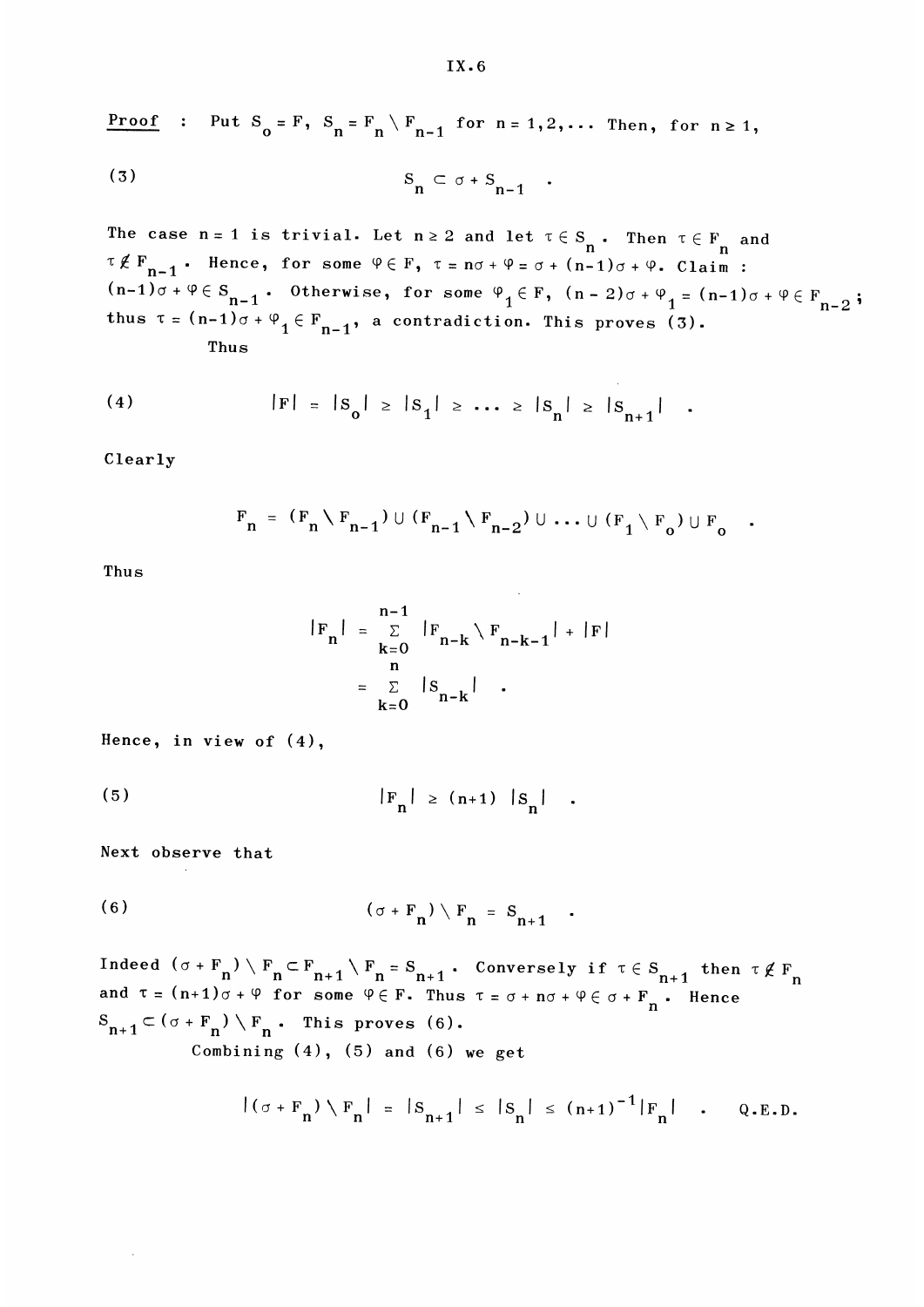Proof of Lemma 2.2 : Fix n and for  $i = 1, 2, \ldots, m$  put

$$
F^{i} = \{0, \sigma_{1}, \ldots, n\sigma_{1}\} + \{0, \sigma_{2}, \ldots, n\sigma_{2}\} + \ldots + \{0, \sigma_{i-1}, \ldots, n\sigma_{i-1}\} + \{0, \sigma_{i+1}, \ldots, n\sigma_{i+1}\} + \ldots + \{0, \sigma_{m}, \ldots, n\sigma_{m}\} .
$$

Then  $W_n = \{0, \sigma_i, \ldots, n\sigma_i\} + F^i$  for  $i = 1, 2, \ldots, m$ . Thus applying Lemma 2.3 for  $\sigma = \sigma_i$  and  $F = F^i$  we get

$$
|(\sigma_{i} + W_{n}) \setminus W_{n}| \leq (n+1)^{-1}|W_{n}| \qquad (i = 1, 2, ..., m) .
$$

Thus

$$
|M + W_{n}| \le |W_{n}| + |M + W_{n} \setminus W_{n}| \le |W_{n}| + \sum_{i=1}^{m} |(\sigma_{i} + W_{n}) \setminus W_{n}|
$$
  
\$\le (1 + \frac{m}{n+1}) |W\_{n}| . \t Q.E.D.

Proof of Theorem 2.2 : Put  $\varepsilon = k^2 - 1$ . Let  $M \subset \Gamma$  with  $0 \in M$  and  $|M| = m < \infty$ be given. Pick n so that  $\frac{m}{n+1} \le \varepsilon$ , say  $n = \left[\frac{m}{\varepsilon}\right] \le \frac{m}{k^2-1}$ . If  $W_n$  is that of Lemma 2.2, then  $|W_n| \le n^m$ . For M and W<sub>n</sub> construct g as in Lemma 2.1. Then

$$
||g||_1 \le (1+\epsilon)^{1/2} = k
$$

and

$$
S(g)| \leq (1+\epsilon)|W_n|^2 \leq k^2 n^{2m} \leq k^2 \left(\frac{m}{k^2-1}\right)^{2m} = q_k(m) \quad . \qquad Q.E.D.
$$

#### § 3. FINAL REMARKS.

 $\mathbf{I}$ 

 $1^{\circ}$ . A routine argument using duality between  $L^{1}(G)$  and  $L^{\infty}(G)$  gives that the assertion of Theorem 2.2 is equivalent to the following.

For every k with  $1 \le k \le \infty$  there exists a sequence  $(q_k(m))$  such that for every subset  $M\subset\mathbb{I}'$  there exists a set W with  $M\subset W\subset\overline{\mathbb{I}}$  and  $|W| \le q_{\mathbf{k}}(\mathbf{M})$  such that if  $h \in L^{\infty}(G)$  and  $\hat{h}(\gamma) = 0$  for  $\gamma \in W \backslash M$  then  $|\sum_{\gamma \in M} \hat{h}(\gamma)| \leq k ||h||_{\infty}.$ 

 $2^0$ . If for some set  $M\subset\Gamma$  with  $0\in M$  there exists a  $g\in L^1(G)$ such that  $\hat{g}(\gamma) = 1$  for  $\gamma \in M$ ,  $|S(g)| < \infty$  and  $||g||_{1} = 1$  then M is contained in a finite subgroup  $\Gamma_0$  of  $\Gamma$  with  $\left|\Gamma_0\right| \leqslant |S(g)|$ .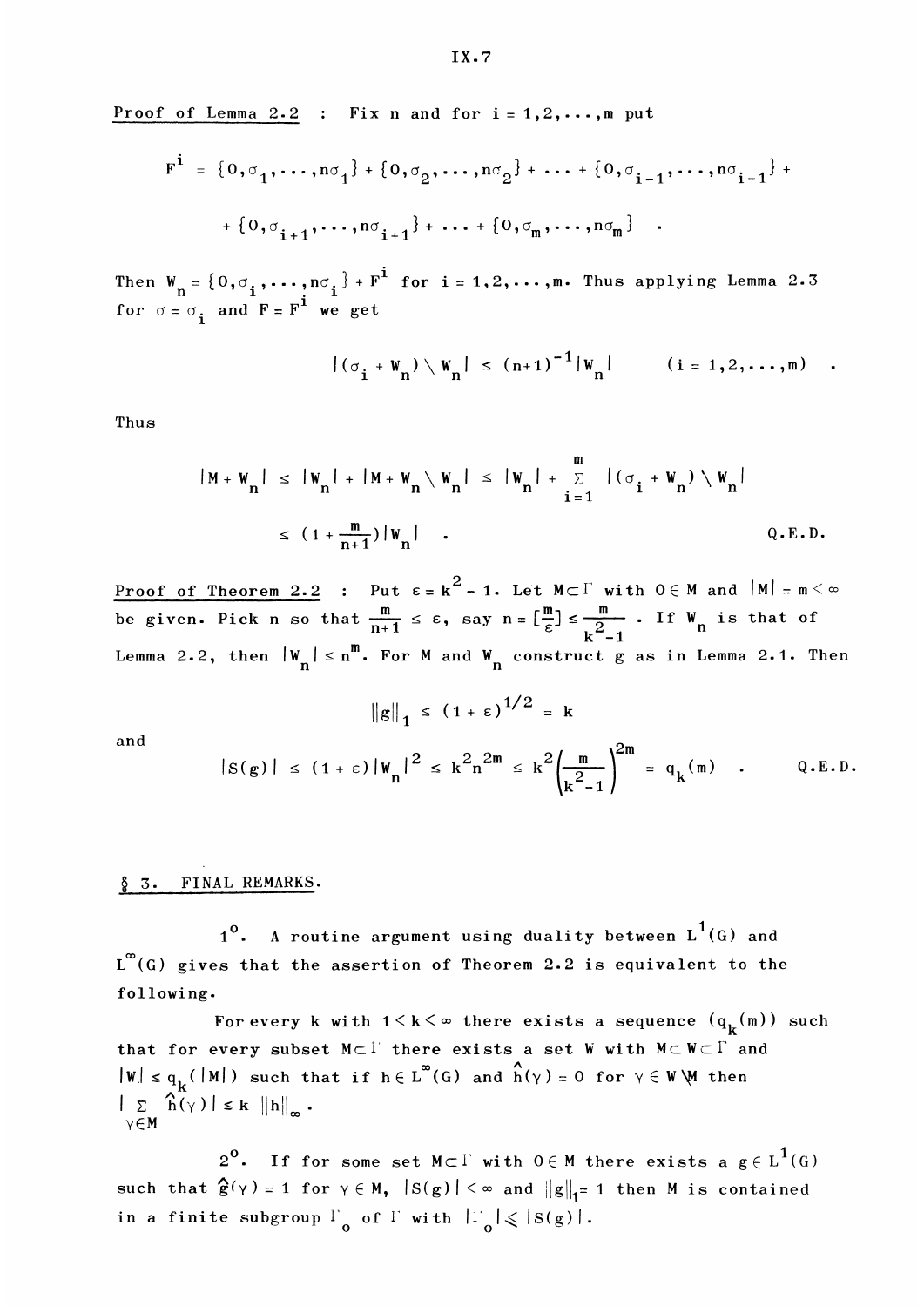<u>Proof</u> : Let  $\varphi_n = \sum_{i=0}^n (n+1)^{-1} (\hat{g})^i$ . Then  $\varphi_n$  tends (in  $\ell^1(\Gamma)$ ) to the characteristic function of a subset, say  $\Gamma_0$ , of  $\Gamma$ . Clearly  $M \subset \Gamma_0 \subset S(g)$ <br>and  $\|\hat{X}_{\Gamma_0}\| = \lim_{n \to \infty} \|\hat{\phi}_n\|_1 \leq \|g\|_1 = 1$ . Thus  $\|\hat{X}_{\Gamma_0}\| = 1$ . Since  $0 \in M \subset \Gamma_0$ , the proof of Cohen's idempotent measure theorem (cf. [1]) yields that  $\Gamma$ is a subgroup of  $\Gamma$ .  $Q.E.D.$ 

 $3<sup>0</sup>$ . It follows from  $2<sup>0</sup>$  that for arbitrary compact Abelian group Theorem 2.2 can not be extended to the case  $k = 1$ . In fact we have :

Proposition  $3.1$  : A compact Abelian group G satisfies the assertion of Theorem 2.2 for k=1 iff there exists a positive integer  $n_{0}$  such that G is a product of a family of cyclic groups  $(Z_{n(\alpha)})_{\alpha \in A}$  with  $n(\alpha) \leq n_0$  for  $\alpha \in A$ .

Proof : The assumption on G yields that every finite subset  $M\subset \Gamma$ generates a subgroup  $\Gamma_0$  of  $\Gamma$  with  $|\Gamma_0| \leq (n_0!)^{|M|}$ . We define  $g = \hat{\chi}_{\Gamma}$ . o It follows from  $2^0$  that the condition imposed on G is necessary.

 $4^{\circ}$ . In particular if G is the Cantor group  $(\mathbf{Z}_{2})^{\mathbf{n}}$  (n any cardinal number) then every M with  $0 \in M$  and  $|M| = m$  generates a subgroup  $\begin{aligned} \Gamma_{_{\mathbf{O}}} \text{ with } \begin{bmatrix} \Gamma_{_{\mathbf{O}}} \end{bmatrix} &\leq 2^{\mathfrak{m}-1} \text{. Hence in this case one gets } \mathfrak{q}_1(\mathfrak{m}) = 2^{\mathfrak{m}-1} \text{ (}\mathfrak{m} = 1,2,\dots\text{).} \end{aligned}$ From this fact one gets that for  $({\bf Z}_2)^{\underline{\mu}}$  one has  ${\bf q}_{\bf k}({\sf m})\leq ({\sf k}+1)2^{{\sf m}}$  .

5<sup>0</sup>. No satisfactory estimation from below for  $(q_k(m))$ seems to be known even in the case of the Cantor group  $(\mathbf{Z}_{2})^{\mathbf{n}}$ .

 $*$  $*$  $*$